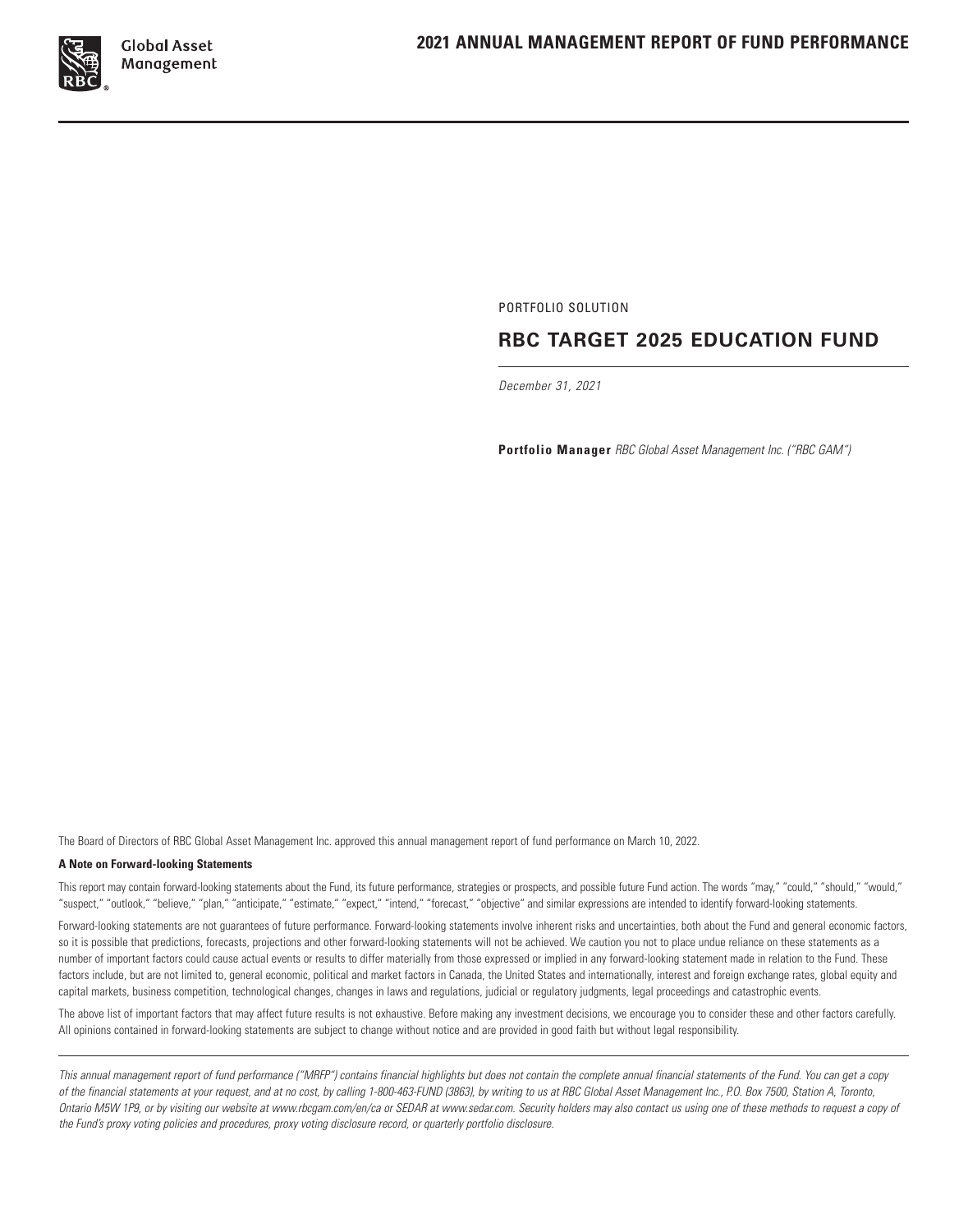## **MANAGEMENT DISCUSSION OF FUND PERFORMANCE**

#### **Investment Objective and Strategies**

The Fund is an asset allocation fund specifically designed to meet the changing needs of investors who are saving money for the purpose of funding their child's post-secondary education that commences around 2025. The Fund gradually shifts its asset mix from an emphasis on equity funds in its early years, to an emphasis on money market funds as its "target" year of 2025 approaches. The Fund invests its assets primarily in units of other funds managed by RBC GAM or an affiliate of RBC GAM (called the "underlying funds").

Over the life of the Fund, its portfolio will shift from a focus on funds with growth potential to a focus on funds that preserve capital.

## **Risk**

There were no significant changes to the investment objective and strategies that affected the Fund's overall level of risk during the reporting period. The risks of investing in the Fund and the suitability of the Fund for investors remain as discussed in the Simplified Prospectus.

## **Results of Operations**

The Fund's net asset value rose to \$1.9 billion as of December 31, 2021, from \$1.8 billion at the end of 2020. The increase was due to a combination of net inflows and investment returns.

Over the past year, the Fund's Series A units gained 1.3%. The broad‑based index 1 fell 2.5% and the broad‑based index 2 rose 25.1%. The Fund's return is after the deduction of fees and expenses, while broad-based index returns do not include any costs of investing. See the Financial Highlights section for the management expense ratios and the Past Performance section for the returns of any other series, which may vary because of differences in management fees and expenses.

The coronavirus was less disruptive to the global economy in 2021 than in 2020, with vaccinations at the beginning of the year leading to widespread economic reopenings in the U.S. and Europe by June. Canada, which lagged other developing countries in delivering vaccines, was bolstered by rising oil prices until its economy reopened later in the summer. By the end of 2021, emerging markets had made progress with inoculations, but the late-year rise of a much more transmissible COVID-19 variant had businesses returning to at least partial lockdowns and left investors again wondering when the economy would return to normal.

Government bonds in most major markets had losses in 2021 after fixed-income yields surged from the record-low levels of 2020. The decline in the Canadian bond benchmark was the first since 2013 and was caused mainly by an overall rise in long-term yields due to expectations that inflation would climb in response to faster

economic growth and supply-chain bottlenecks. In the second half of 2021, inflation in many regions surged to the fastest pace in decades, prompting the U.S. Federal Reserve (the "Fed") to abandon its narrative that inflation would be "transitory" and leading other major central banks to consider raising short-term interest rates. The Fed started scaling back asset purchases in November, and in December, doubled the pace of the reductions as a prelude to interest-rate hikes. The Bank of Canada stopped its own bond purchases in November given strength in labour and housing markets. Returns in the fixed-income segment of the portfolio were held back by the RBC Bond Fund and the RBC Canadian Short-Term Income Fund.

Stocks in many developed markets recorded extremely attractive returns, with the U.S., Europe and Canada posting gains of about 20%. Emerging markets, however, registered losses, mainly because of the underperformance of Chinese stock markets amid regulatory crackdowns, energy shortages and a real-estate crisis sparked by the implosion of Evergrande Group, a residential developer. Even with the arrival of the latest coronavirus variant at year-end, many stock markets traded near record highs on optimism that 2022 would be the year that the coronavirus began to fade. Returns were bolstered by the RBC Canadian Equity Fund and the RBC European Equity Fund.

## **Recent Developments**

Economic conditions and growth forecasts remain good by historical standards, but have moderated amid headwinds from the new coronavirus variant, the highest inflation in decades, supply-chain challenges and less monetary and fiscal support. Valuations for non-government bonds are near historical highs, leading the portfolio manager to believe that a more cautious investment approach is warranted.

Against the current backdrop of strong economic growth and high inflation, the portfolio manager expects that several major central banks will raise interest rates over the next year. Bond yields should gradually increase over 2022, but returns will be modest and insufficient to offset the impact of inflation. Stocks continue to offer the potential for better returns in today's environment of low interest rates, especially if earnings growth remains solid and investors remain optimistic.

Effective February 28, 2021, Ms. Catherine J. Kloepfer resigned as Vice Chair of the Independent Review Committee (the "IRC"). Effective March 22, 2021, Mr. Paul K. Bates was appointed as Vice Chair of the IRC. Effective April 1, 2021, Ms. Brenda Eaton was appointed as a member of the IRC.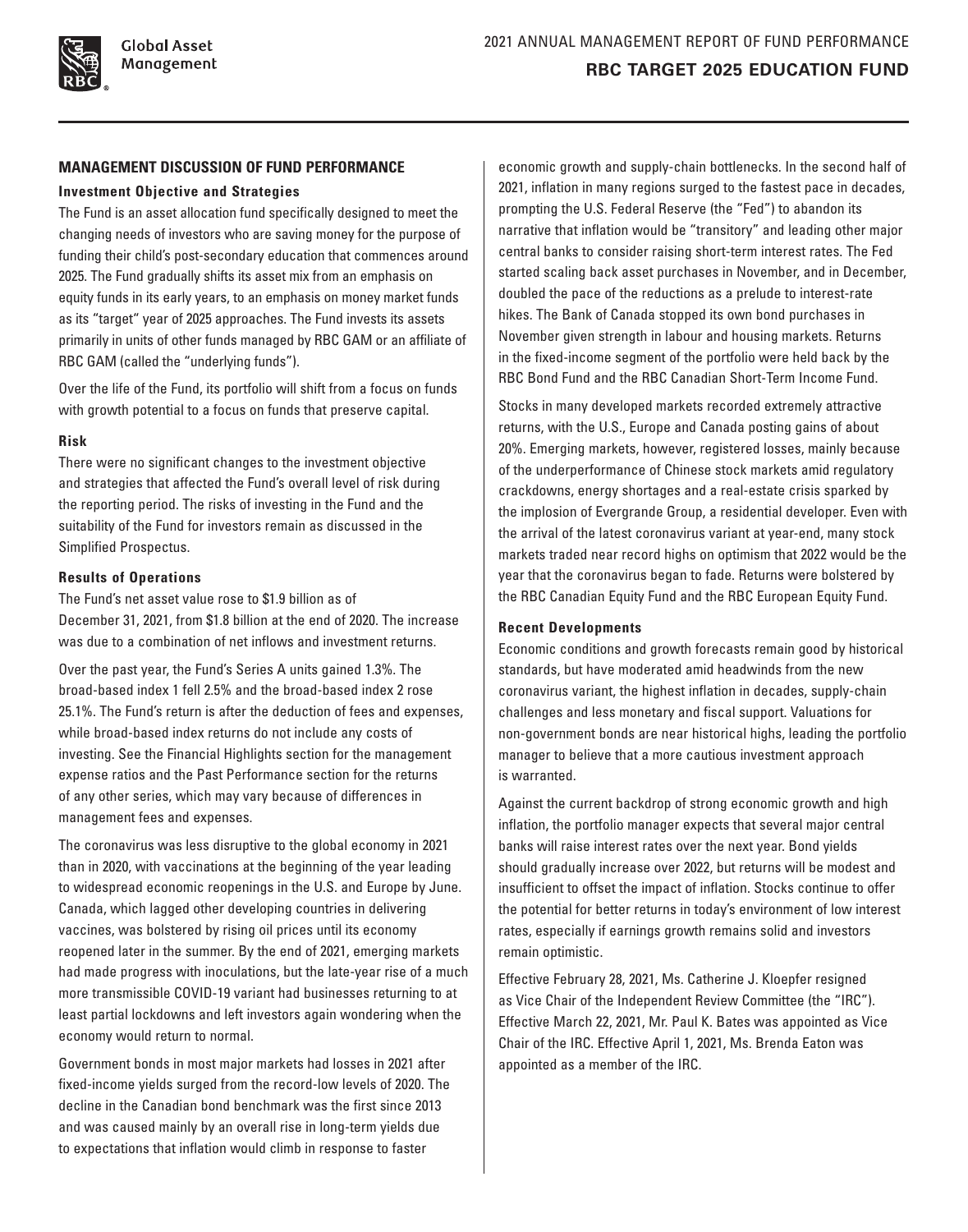

**Global Asset** Management

## **Related‑Party Transactions** *Manager, Trustee and Portfolio Manager*

RBC GAM is an indirect, wholly owned subsidiary of Royal Bank of Canada ("Royal Bank") and is the manager, trustee and portfolio manager of the Fund. RBC GAM is responsible for the Fund's day-to-day operations, holds title to the Fund's property on behalf of its unitholders, provides investment advice and portfolio management services to the Fund and appoints distributors for the Fund. RBC GAM is paid a management fee by the Fund as compensation for its services. The Fund pays a fixed administration fee to RBC GAM, which, in turn, pays certain operating expenses of the Fund. Both the management fee and fixed administration fee are calculated and accrued daily as a percentage of the net asset value of each series of units of the Fund. RBC GAM, as trustee, earns a fee, which is paid by the manager from the fixed administration fee paid by the Fund.

RBC GAM or its affiliates may earn fees and spreads in connection with various services provided to, or transactions with, the Fund, such as banking, brokerage, securities lending, foreign exchange and derivatives transactions. RBC GAM or its affiliates may earn a foreign exchange spread when unitholders switch between series of funds denominated in different currencies. The Fund also maintains bank accounts and overdraft provisions with Royal Bank for which Royal Bank may earn a fee. Affiliates of RBC GAM that provide services to the Fund in the course of their normal businesses are discussed below.

## *Distributors*

RBC GAM, Royal Mutual Funds Inc., RBC Direct Investing Inc., RBC Dominion Securities Inc. and Phillips, Hager & North Investment Funds Ltd. are principal distributors of, or may distribute certain series of units of, the Fund. Dealers may receive an ongoing commission based on the total value of their clients' investment in certain series of units of the Fund.

## *Registrars*

RBC GAM, RBC Investor Services Trust ("RBC IS") or Royal Bank (or a combination thereof) are the registrars of the Fund and keep records of who owns units of the Fund. The registrars earn a fee, which is paid by the manager from the fixed administration fee paid by the Fund.

# *Custodian*

RBC IS is the custodian and holds the assets of the Fund. RBC IS earns a fee as the custodian, which is paid by the manager from the fixed administration fee paid by the Fund.

# *Securities Lending Agent*

To the extent the Fund may engage in securities lending transactions, RBC IS may act as the Fund's securities lending agent. Any revenue earned on such securities lending is split between the Fund and the securities lending agent.

# *Other Related‑Party Transactions*

Pursuant to applicable securities legislation, the Fund relied on the standing instructions from the Independent Review Committee with respect to one or more of the following transactions:

## *Related‑Party Trading Activities*

(a) trades in securities of Royal Bank;

- (b) investments in the securities of issuers for which a related-party dealer acted as an underwriter during the distribution of such securities and the 60-day period following the conclusion of such distribution of the underwritten securities to the public;
- (c) purchases of equity and debt securities from or sales of equity or debt securities to a related‑party dealer, where it acted as principal; and

# *Inter‑Fund Trading*

(d) purchases or sales of securities of an issuer from or to another investment fund or managed account managed by RBC GAM.

The applicable standing instructions require that Related‑Party Trading Activities and Inter‑Fund Trading be conducted in accordance with RBC GAM policy and that RBC GAM advise the Independent Review Committee of a material breach of any standing instruction. RBC GAM policy requires that an investment decision in respect of Related-Party Trading Activities (i) is made free from any influence of Royal Bank or its associates or affiliates and without taking into account any consideration relevant to Royal Bank or its affiliates or associates, (ii) represents the business judgment of the portfolio manager, uninfluenced by considerations other than the best interests of the Fund, (iii) is in compliance with RBC GAM policies and procedures, and (iv) achieves a fair and reasonable result for the Fund. RBC GAM policy requires that an investment decision in respect of Inter-Fund Trading is in the best interests of each Fund.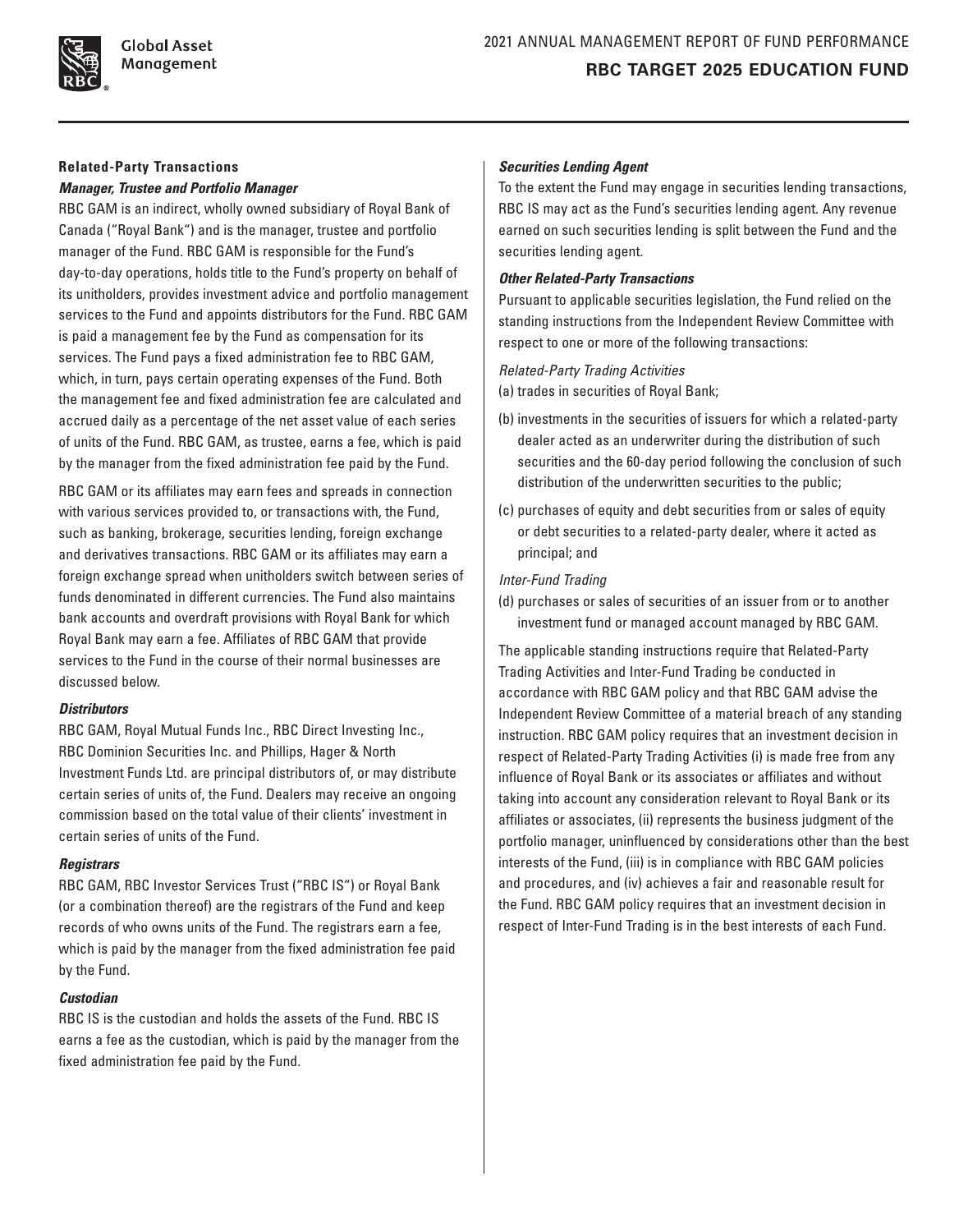

## **FINANCIAL HIGHLIGHTS**

The following tables show selected key financial information about the Fund and are intended to help you understand the Fund's financial performance for the past five years or for the periods since inception. This information is derived from the Fund's audited annual financial statements.

# **Change in Net Assets Per Unit (\$)**

|                 |                          |         |          |                                                  |            |        | Annual Distributions <sup>2</sup> |                  |         |                          |        |                   |
|-----------------|--------------------------|---------|----------|--------------------------------------------------|------------|--------|-----------------------------------|------------------|---------|--------------------------|--------|-------------------|
|                 |                          |         |          | Increase (Decrease) from Operations <sup>1</sup> |            |        | From                              |                  |         |                          |        |                   |
|                 |                          | Total   |          | Realized                                         | Unrealized |        | Income                            |                  | From    |                          |        | <b>Net Assets</b> |
| For the Year/   | Net Assets               | Revenue | Total    | Gains                                            | Gains      |        | (Excluding                        | From             | Capital | Return                   |        | End of            |
| Period Ended    | Beginning of Year/Period | (Loss)  | Expenses | (Losses)                                         | (Losses)   | Total  | Dividends)                        | <b>Dividends</b> | Gains   | of Capital               | Total  | Year/Period       |
| <b>Series A</b> |                          |         |          |                                                  |            |        |                                   |                  |         |                          |        |                   |
| Dec. 31, 2021   | 11.21                    | 0.25    | (0.18)   | 0.39                                             | (0.31)     | 0.15   | (0.03)                            | (0.03)           | (0.33)  | $\overline{\phantom{0}}$ | (0.39) | 10.97             |
| Dec. 31, 2020   | 10.70                    | 0.30    | (0.18)   | 0.30                                             | 0.46       | 0.88   | (0.06)                            | (0.05)           | (0.25)  | $\qquad \qquad -$        | (0.36) | 11.21             |
| Dec. 31, 2019   | 9.99                     | 0.29    | (0.19)   | 0.12                                             | 0.65       | 0.87   | (0.02)                            | (0.08)           | (0.08)  | -                        | (0.18) | 10.70             |
| Dec. 31, 2018   | 10.64                    | 0.29    | (0.19)   | 0.36                                             | (0.69)     | (0.23) | (0.01)                            | (0.08)           | (0.33)  | $\overline{\phantom{0}}$ | (0.42) | 9.99              |
| Dec. 31, 2017   | 10.35                    | 0.28    | (0.19)   | 0.33                                             | 0.23       | 0.65   | $\overline{\phantom{m}}$          | (0.09)           | (0.27)  | $\overline{\phantom{m}}$ | (0.36) | 10.64             |
| <b>Series D</b> |                          |         |          |                                                  |            |        |                                   |                  |         |                          |        |                   |
| Dec. 31, 2021   | 11.17                    | 0.25    | (0.10)   | 0.39                                             | (0.32)     | 0.22   | (0.06)                            | (0.08)           | (0.33)  | -                        | (0.47) | 10.92             |
| Dec. 31, 2020   | 10.67                    | 0.30    | (0.10)   | 0.30                                             | 0.45       | 0.95   | (0.10)                            | (0.10)           | (0.25)  | $\overline{\phantom{0}}$ | (0.45) | 11.17             |
| Dec. 31, 2019   | 9.97                     | 0.29    | (0.11)   | 0.12                                             | 0.68       | 0.98   | (0.05)                            | (0.13)           | (0.08)  | -                        | (0.26) | 10.67             |
| Dec. 31, 2018   | 10.62                    | 0.29    | (0.11)   | 0.36                                             | (0.68)     | (0.14) | (0.02)                            | (0.16)           | (0.33)  | $\qquad \qquad -$        | (0.51) | 9.97              |
| Dec. 31, 2017   | 10.33                    | 0.28    | (0.11)   | 0.33                                             | 0.23       | 0.73   | (0.01)                            | (0.17)           | (0.27)  | $\overline{\phantom{0}}$ | (0.45) | 10.62             |
| <b>Series F</b> |                          |         |          |                                                  |            |        |                                   |                  |         |                          |        |                   |
| Dec. 31, 2021   | 10.78                    | 0.24    | (0.09)   | 0.38                                             | (0.29)     | 0.24   | (0.06)                            | (0.09)           | (0.32)  | $\qquad \qquad -$        | (0.47) | 10.54             |
| Dec. 31, 2020   | 10.30                    | 0.29    | (0.09)   | 0.29                                             | 0.46       | 0.95   | (0.10)                            | (0.11)           | (0.24)  | $\qquad \qquad -$        | (0.45) | 10.78             |
| Dec. 31, 2019   | 9.62                     | 0.28    | (0.09)   | 0.11                                             | 0.58       | 0.88   | (0.05)                            | (0.14)           | (0.08)  | $\overline{\phantom{0}}$ | (0.27) | 10.30             |
| Dec. 31, 2018   | 10.26                    | 0.28    | (0.09)   | 0.35                                             | (0.72)     | (0.18) | (0.02)                            | (0.16)           | (0.33)  | $\overline{\phantom{0}}$ | (0.51) | 9.62              |
| Dec. 31, 2017   | 9.98                     | 0.27    | (0.10)   | 0.32                                             | 0.21       | 0.70   | (0.01)                            | (0.17)           | (0.27)  | —                        | (0.45) | 10.26             |

 $1$  Net assets and distributions are based on the actual number of units outstanding at the relevant time. The increase/decrease from operations is based on the weighted average number of units

outstanding over the financial period. This table is not intended to be a reconciliation of beginning to ending net assets per unit.<br><sup>2</sup> Distributions are reinvested in additional units of the Fund or paid in cash.

## **Ratios and Supplemental Data**

| As at           | Net Asset Value<br>Per Unit (\$) | Net Asset Value<br>(S000s) | Number of Units<br>Outstanding (000s) | Management<br>Expense Ratio (%) <sup>1</sup> | <b>MER Before</b><br>Absorption (%) <sup>1</sup> | Portfolio<br>Turnover Rate (%) <sup>2</sup> | Trading<br>Expense Ratio (%) <sup>3</sup> |
|-----------------|----------------------------------|----------------------------|---------------------------------------|----------------------------------------------|--------------------------------------------------|---------------------------------------------|-------------------------------------------|
| <b>Series A</b> |                                  |                            |                                       |                                              |                                                  |                                             |                                           |
| Dec. 31, 2021   | 10.97                            | 1772273                    | 161 619                               | 1.62                                         | 1.62                                             | 8.65                                        | 0.02                                      |
| Dec. 31, 2020   | 11.21                            | 1702387                    | 151 835                               | 1.62                                         | 1.62                                             | 17.63                                       | 0.02                                      |
| Dec. 31, 2019   | 10.70                            | 1479789                    | 138 260                               | 1.83                                         | 1.83                                             | 5.70                                        | 0.02                                      |
| Dec. 31, 2018   | 9.99                             | 1 260 290                  | 126 100                               | 1.83                                         | 1.83                                             | 10.92                                       | 0.03                                      |
| Dec. 31, 2017   | 10.64                            | 1 181 530                  | 111 024                               | 1.83                                         | 1.83                                             | 8.90                                        | 0.04                                      |
| <b>Series D</b> |                                  |                            |                                       |                                              |                                                  |                                             |                                           |
| Dec. 31, 2021   | 10.92                            | 12 270                     | 1 1 2 4                               | 0.95                                         | 0.95                                             | 8.65                                        | 0.02                                      |
| Dec. 31, 2020   | 11.17                            | 12 3 8 5                   | 1 1 0 9                               | 0.95                                         | 0.95                                             | 17.63                                       | 0.02                                      |
| Dec. 31, 2019   | 10.67                            | 10 989                     | 1030                                  | 1.05                                         | 1.05                                             | 5.70                                        | 0.02                                      |
| Dec. 31, 2018   | 9.97                             | 10 345                     | 1038                                  | 1.05                                         | 1.05                                             | 10.92                                       | 0.03                                      |
| Dec. 31, 2017   | 10.62                            | 9 3 9 7                    | 885                                   | 1.05                                         | 1.05                                             | 8.90                                        | 0.04                                      |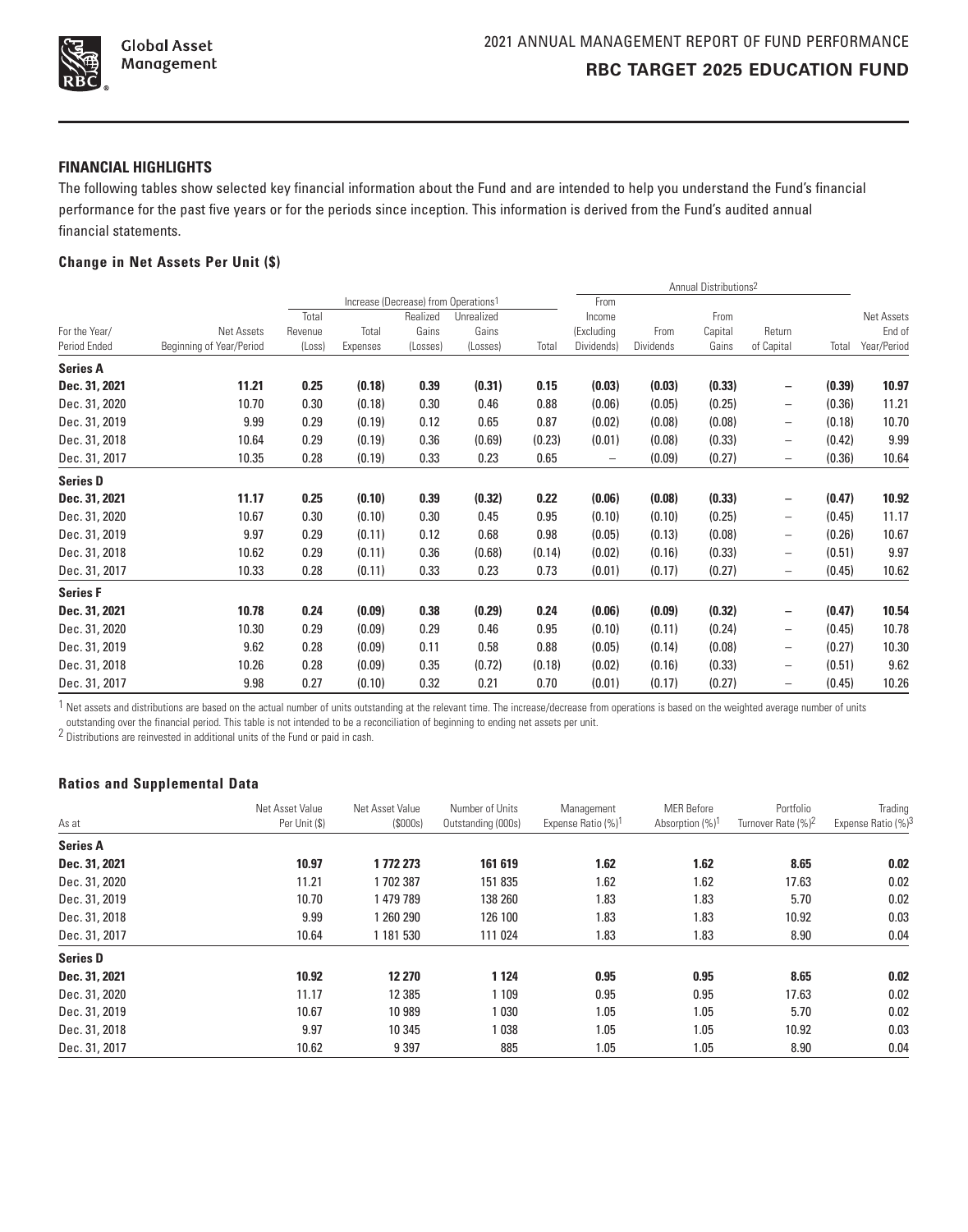

## **FINANCIAL HIGHLIGHTS (cont.)**

#### **Ratios and Supplemental Data (cont.)**

| As at           | Net Asset Value<br>Per Unit (\$) | Net Asset Value<br>(S000s) | Number of Units<br>Outstanding (000s) | Management<br>Expense Ratio (%) <sup>1</sup> | <b>MER Before</b><br>Absorption (%) <sup>1</sup> | Portfolio<br>Turnover Rate (%) <sup>2</sup> | Trading<br>Expense Ratio (%) <sup>3</sup> |
|-----------------|----------------------------------|----------------------------|---------------------------------------|----------------------------------------------|--------------------------------------------------|---------------------------------------------|-------------------------------------------|
| <b>Series F</b> |                                  |                            |                                       |                                              |                                                  |                                             |                                           |
| Dec. 31, 2021   | 10.54                            | 79657                      | 7 560                                 | 0.84                                         | 0.84                                             | 8.65                                        | 0.02                                      |
| Dec. 31, 2020   | 10.78                            | 64 7 16                    | 6 0 0 3                               | 0.84                                         | 0.84                                             | 17.63                                       | 0.02                                      |
| Dec. 31, 2019   | 10.30                            | 44 682                     | 4 3 3 8                               | 0.95                                         | 0.95                                             | 5.70                                        | 0.02                                      |
| Dec. 31, 2018   | 9.62                             | 27 325                     | 2840                                  | 0.95                                         | 0.95                                             | 10.92                                       | 0.03                                      |
| Dec. 31, 2017   | 10.26                            | 12709                      | 239                                   | 0.95                                         | 0.95                                             | 8.90                                        | 0.04                                      |

<sup>1</sup> The management expense ratio ("MER") is based on the direct expenses charged to the Fund and the Fund's proportionate share of the expenses of underlying funds, if any, for the stated period, excluding commissions and other portfolio transaction costs, and is expressed as an annualized percentage of the daily average net asset value during the period. RBC GAM may, at its discretion and without notice to unitholders, waive or absorb certain operating expenses. MER includes the waiver or absorption by RBC GAM of certain operating expenses, while the MER before absorption shows the MER prior to operating expenses being waived or absorbed by RBC GAM.

<sup>2</sup> The Fund's portfolio turnover rate gives an indication of the level of activity employed by the portfolio manager. A portfolio turnover rate of 100% is equivalent to the Fund buying and selling all of the securities in its portfolio once in the course of the year. The higher the Fund's portfolio turnover rate in a year, the greater the trading costs payable by the Fund in the year, and the greater the chance of an investor receiving taxable capital gains in the year. There is not necessarily a relationship between a high turnover rate and the performance of the Fund. The portfolio turnover rate is not applicable to money market funds.

<sup>3</sup> The trading expense ratio represents total commissions and other portfolio transaction costs of the Fund and the Fund's proportionate share of such costs of underlying funds expressed as an annualized percentage of daily average net asset value during the period. The trading expense ratio is not applicable to fixed-income transactions.

Effective January 1, 2020, the Specified Percentage for Series A units was reduced to 1.55% from 1.75%; and for Series D units was reduced to 0.90% from 1.00%; and the management fees for Series F units were reduced to 0.70% from 0.80%.

#### **Management Fees and Administration Fees**

Management fees and administration fees of each series of the Fund are payable to RBC GAM and calculated at the following annual percentages, before GST/HST, of the daily net asset value of each series of the Fund.

The management fee payable in respect of each of Series A and Series D units of the Fund is a variable fee and is determined on a basis such that all fees and expenses that comprise the management expense ratio ("MER"), other than the additional cost of the GST/HST, will be equal to a specified percentage of the average net asset value of each of these series of the Fund ("Specified Percentage"). The Specified Percentage includes the management fee, administration fee, taxes (other than the additional cost of the GST/HST), other fund costs and any fees and expenses of the underlying funds. The Specified Percentage for Series A units is 1.55% and Series D units is 0.90%. Effective January 1, 2023, the Specified Percentage for Series A units will be reduced to 1.00% from 1.55%; and for Series D units will be reduced to 0.80% from 0.90%.

The management fee payable to RBC GAM in respect of Series F units of the Fund is a fixed fee and the MER of Series F units comprises the management fee, administration fee, taxes, other fund costs and any fees and expenses of the underlying funds.

The management fee, breakdown of services received in consideration of the management fee component of the MER, as a percentage of the management fee, and the administration fee for each series are as follows:

|          | Management         | <b>Breakdown of Services</b> |              | Administration |  |
|----------|--------------------|------------------------------|--------------|----------------|--|
|          | Fees <sup>*†</sup> | Distribution                 | $0$ ther $‡$ | Fees           |  |
| Series A | 1.40%              | 53%                          | 47%          | 0.05%          |  |
| Series D | 0.78%              | 29%                          | 71%          | 0.05%          |  |
| Series F | $0.70\%$           | $\overline{\phantom{0}}$     | 100%         | 0.05%          |  |

\* Management fees for Series A and Series D units represent the actual average management fee rate for the periods ended December 31, 2021 and 2020.

† Effective January 1, 2020, the Specified Percentage for Series A units was reduced to 1.55% from 1.75%; and for Series D units was reduced to 0.90% from 1.00%. Effective January 1, 2020, the management fees for Series F units were reduced to 0.70% from 0.80%. Effective January 1, 2023, the management fees for Series F units will be reduced to 0.65% from 0.70%.

‡ Includes all costs related to management, trustee, investment advisory services, general administration and profit.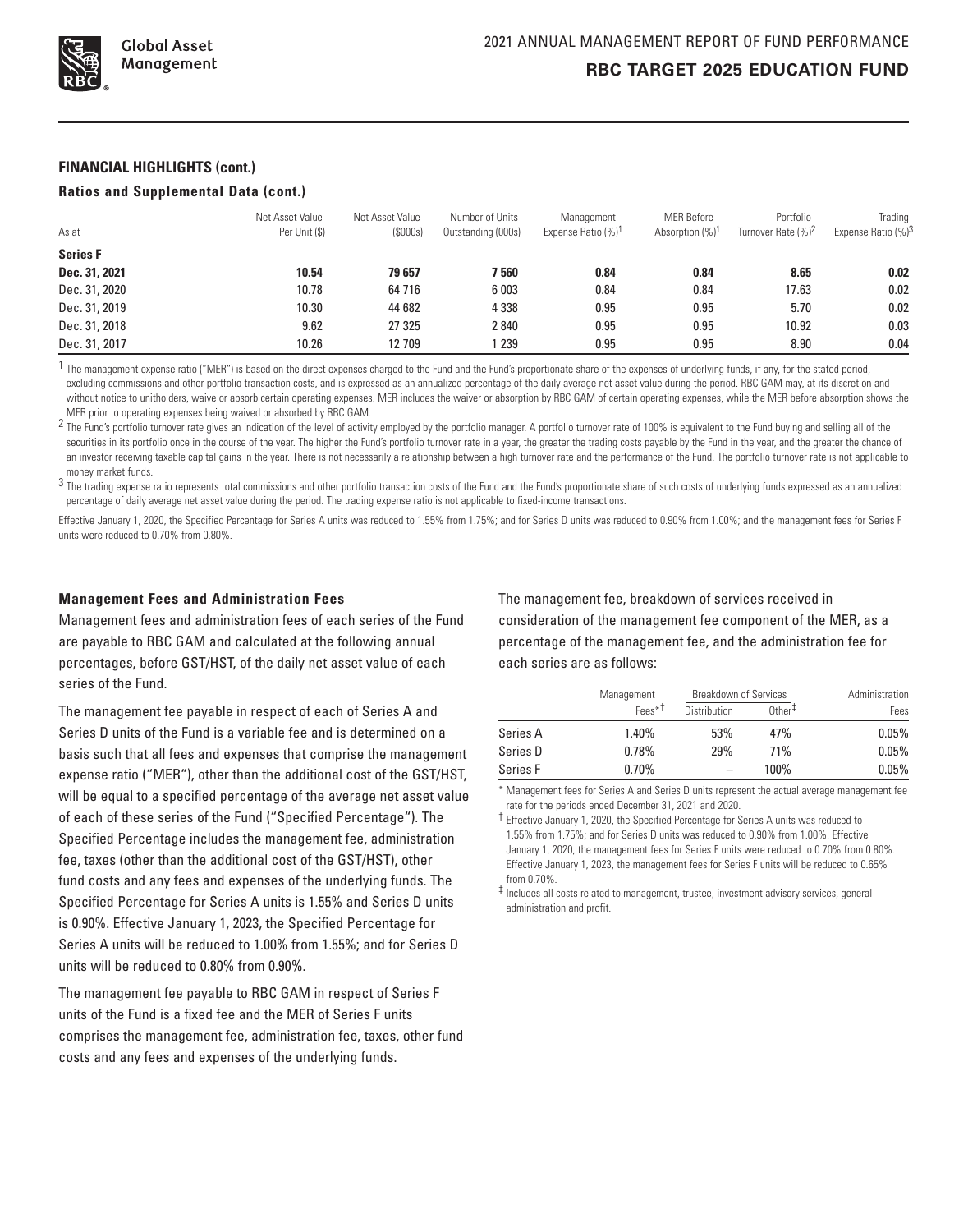

# **PAST PERFORMANCE**

The performance information shown assumes that all distributions made by the Fund in the periods shown were reinvested in additional units of the Fund and would be lower if distributions were not reinvested. The performance information does not take into account sales, redemption, distribution, optional charges or income taxes payable that would have reduced returns or performance. Past performance does not necessarily indicate how the Fund may perform in the future. A fund with more than 10 years of performance history is only permitted to disclose the past 10 years.

## **Year‑by‑Year Returns (%)**

The bar chart indicates the Fund's performance for each of the years shown, and illustrates how the Fund's performance has changed from year to year. The bar chart shows, in percentage terms, how much an investment made on the first day of each financial year would have grown or decreased by the end of the financial year.



## **Annual Compound Returns (%)**

The table shows the annual compound returns for each series of the Fund and for each of the periods indicated ended on December 31, 2021, compared with the following benchmarks:

Broad-based index 1 – FTSE Canada Universe Bond Index Broad-based index 2 – S&P/TSX Capped Composite Total Return Index

|                     | Past<br>Year | Past<br>3 Years | Past<br>5 Years | Past<br>10 Years | Since<br>Inception |
|---------------------|--------------|-----------------|-----------------|------------------|--------------------|
| Series A            | 1.3          | 6.1             | 4.4             | 6.0              |                    |
| Broad-based index 1 | $-2.5$       | 4.2             | 3.3             | 3.3              |                    |
| Broad-based index 2 | 25.1         | 17.5            | 10.0            | 9.1              |                    |
| Series D            | 2.0          | 6.8             | 5.2             | 6.8              |                    |
| Broad-based index 1 | $-2.5$       | 4.2             | 3.3             | 3.3              |                    |
| Broad-based index 2 | 25.1         | 17.5            | 10.0            | 9.1              |                    |
| Series <sub>F</sub> | 2.1          | 6.9             | 5.3             |                  | 5.4                |
| Broad-based index 1 | $-2.5$       | 4.2             | 3.3             |                  | 2.5                |
| Broad-based index 2 | 25.1         | 17.5            | 10.0            |                  | 10.8               |

The returns of each series may vary because of differences in management fees and expenses. Benchmark and/or broad-based index returns do not include any costs of investing. See Management Discussion of Fund Performance for a discussion of performance relative to benchmark and/or broad‑based indexes.

Series F units have been available for sale to unitholders since July 4, 2016.

Inception dates are not provided for series that have been in existence for more than 10 years.

#### **INDEX DESCRIPTIONS**

**FTSE Canada Universe Bond Index** This index is designed as a broad measure of the Canadian investment‑grade fixed‑income market and includes bonds with maturities of at least one year. **S&P/TSX Capped Composite Total Return Index** This index is the amended capitalization‑weighted index measuring the performance of selected securities listed on the Toronto Stock Exchange, with no individual stock exceeding 10% of the overall weight.

## **SUMMARY OF INVESTMENT PORTFOLIO**

*(after consideration of derivative products, if any) As at December 31, 2021*

#### **Investment Mix**

|                                   | % of Net Asset Value |
|-----------------------------------|----------------------|
| <b>Fixed Income Funds</b>         | 79.0                 |
| United States Equity Funds        | 77                   |
| <b>Canadian Equity Funds</b>      | 7.2                  |
| <b>International Equity Funds</b> | 5.7                  |
| Cash/Other                        | 0.4                  |